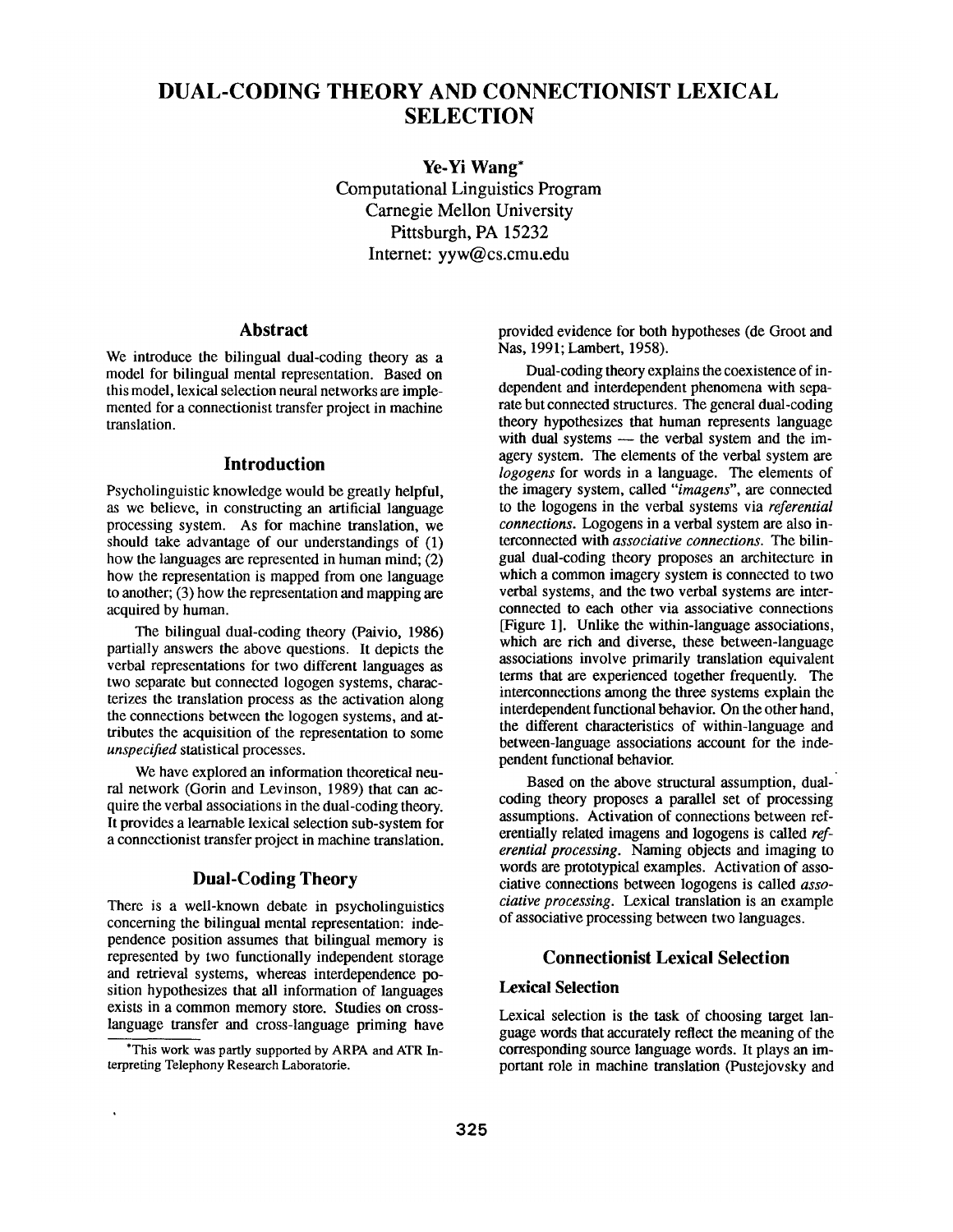

Figure 1: Bilingual Dual-Coding Representation

#### Nirenburg, 1987).

A common lexical selection practice involves an intermediate representation. It disambiguates the source language words to entities in the intermediate representation, then maps from the entities to the target lexical entries. This intermediate representation may be Lexical Concept Structure (Dorr, 1989) or interlingua (Nirenberg, 1987). This engineering approach requires great effort in designing the representation and the mapping rules.

Currently, there are some efforts in statistical lexical selection. A target language word  $W_t$  can be selected with the posterior probability  $Pr(W_t | W_s)$  given the source language word *Ws.* Several target language lexicai entries may be selected for a single source language word. Then the correct selections can be identiffed by the language model of the target language (Brown, 1990). This approach is learnable. However, the accuracy is low. One reason is that it does not use any structural information of a language.

In next subsections, we propose informationtheoretical networks based on the bilingual dual-coding theory for lexical selection.

### **Information-Theoretical Networks**

Information-theoretical network is a neural network formalism that is capable of doing associations between two layers of representations. The associations can be obtained statistically according to the network's experiences.

An information-theoretical network has two layers. Each unit of a layer represents an element in the input or output of a training pattern, which might be a logogen or a word. Units in different layers are connected. The weight of the connection between unit  $i$ in one layer and unit  $i$  in the other layer is assigned with the mutual information between the elements represenled by the two units

#### (1)  $w_{ii} = I(v_i, v_i) = \log(Pr(v_i v_i)/Pr(v_i))$ <sup>1</sup>

Each layer also contains a bias unit, which is always activated. The weight of the connection between the bias unit in one layer and unit  $j$  in the other layer is

### (2)  $w_{0i} = \log Pr(v_i)$

Both the information-theoretical network and the back-propagation network compute the posterior probabilities for an association task (Gorin and Levinson, 1989; Robinson, 1992). However, only the information-theoretical network is isomorphic to the directly interconnected verbal systems in the dualcoding theory. Besides, an information-theoretical network has the following advantages: (1) it learns fast. The network can learn in a single pass without gradient decent. (2) it is adaptive. It can incrementally adapt to new experiences simply by adding new data to the training samples and modifying the associations according to the changed statistics. These make the network more psychologically plausible.

# **Lexical Selection as an Associative Process**

We tried to map source language f-structures to target language f-structure in a connectionist transfer project (Wang, 1994). Functionally, there were two sub-tasks: 1. finding the target sub-structures, their phrasal categories and their corresponding source structures; 2. finding the head of a target structure. The second subtask is a problem of lexical selection. It was first implemented with a back-propagation network.

We replaced the back-propagation networks for lexical selection with information-theoretical networks simulating the associative process in the dual-coding theory. The networks have two layers of units. Each source (target) language lexical item is represented by a unit in the input (output) layer. One network is constructed for each phrasal category (NP, VP, AP, etc.).

The networks works in the following way: for a target-language f-structure to be generated, the transfer system knows its phrasal category and its corresponding source-language f-structure from the networks that perform the sub-task 1. It then activates the lexical selection network for that phrasal category with the input units that correspond to the heads of the source language f-structure and its sub-structures. Through the connections between the two layers, the output units are activated, and the lexical item that corresponds to the most active output unit is selected as the head of the target f-structure. The following example illustrates how the system selects the head *anmelden* for

<sup>&</sup>lt;sup>1</sup>Where  $v_i$  means the event that unit  $i$  is activated.